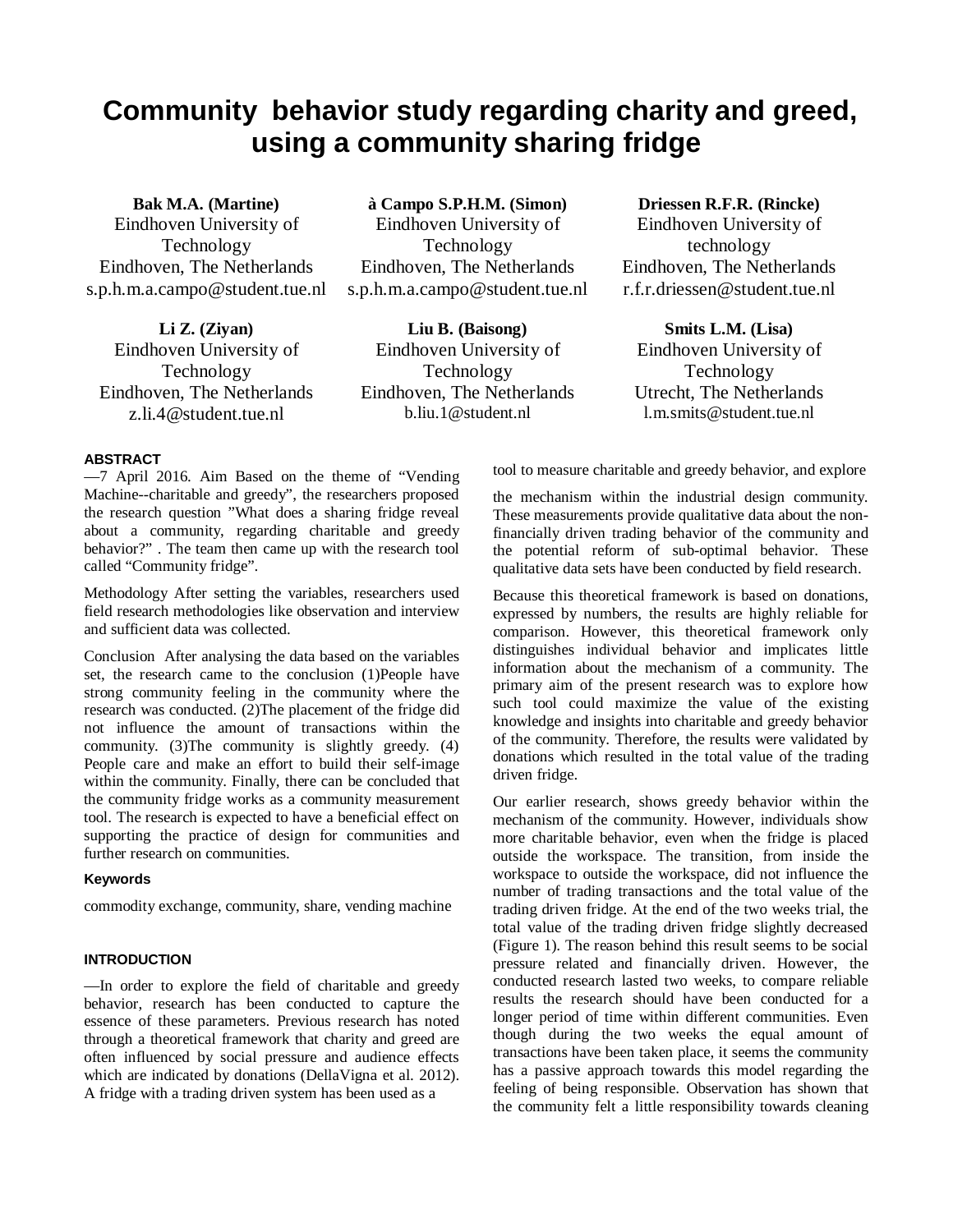the fridge from expired products such as rotten pears. In most situations, cleaning the fridge was left to the responsibility of an active approach from a co-researcher towards this model regarding the feeling of being responsible.

However, when research is conducted for a longer period of time within different communities and is not influenced by subjects familiar with the existing conducted research. It is likely the analyzed results will, the parameters will have a different outcome. Therefore, this paper describes and analyses a tool to measure charitable and greedy behavior within the industrial design community at the University of Technology Eindhoven.

## **DESCRIPTION OF ACTIVITIES**

Within the field research, the behaviour sampling method was used. This involved watching the entire group of subjects, the industrial design community of the TU/e. And recording each occurrence of a specific behavior of interest and with reference to which individuals were involved. This test was conducted for two weeks in March 2016.

The data gathered using this method had several forms. The observations of the people using the fridge, were documented as notes and pictures.

Interviews (appendix.1) were conducted with people that had an interaction with the fridge. This was done afterwards because else it would interfere with the natural interaction behaviour with the community trading fridge.

A comment board was placed next to the fridge, here people could leave a message for others in the community or for the researchers. Pictures were taken every hour to keep track of the state of the fridge. The community that was chosen to conduct this research was the community inside the Industrial design faculty at the Eindhoven University of Technology. This community is a semi-closed community where people know each other vaguely. An open community like a train station would be to anonymous and stealing behavior was expected.

The situation in this building is the following; firstly, there is a canteen upstairs opening at 09:00 and closes at 14:00. Secondly, there are vending machines outside the study space that sell snacks and drinks. Finally, there is the Lucid bar (study association bar), also a good place to get snacks and drinks because the price is cheaper than the canteen and vending machines, the lucid bar is open from 12:00 till 17:00.

The first week the location of the fridge was a workspace for students and staff members. Roughly around 100 members are daily in the same workspace. Although not every day the same people are working in the study space there is enough stability for everyone to know each others' faces. The second week the fridge was moved to the common hall just outside the workspace of the community.

According to the interviews, people felt watched inside the workspace which caused hesitance. Therefore, a difference in behavior is expected when the fridge is moved to the hallway where there is more anonymity.

The design of the community trading fridge was based on a small fridge. Upon this fridge a new layer was added, to create more context and to communicate the concept. This layer was a board placed on top of the fridge to invite the community. It contained an explanation of use (in comic form), bright colors and a slogan to stimulate the use of the fridge. The slogan stated: "Pick a snack and put something back". The inside of the fridge was altered to a grid of shelves with various sizes. The shelf sizes varied to find out if people would put something back of same proportions, that fitted the shelf size. The specific fridge design used for this community can be seen in figure 1.



**Figure 1. Community fridge in its context**

The concept of the community trading fridge was inspired by several social vending machines. Like the "coca cola happiness machine", this machine was placed in a (student)community and gave gifts to the community. Another inspiration was the "cheap t-shirt machine", this machine was placed on a train station and people could buy a t-shirt for 2 dollars. After interaction with this machine, a video was shown about how these shirts were produced by exploited workers. At the end of the video, the person was asked if they still wanted the t-shirt or wanted to donate the money to a good cause. These were all special social vending machines that inspired to making a vending machine that also allowed to donate and share within a community.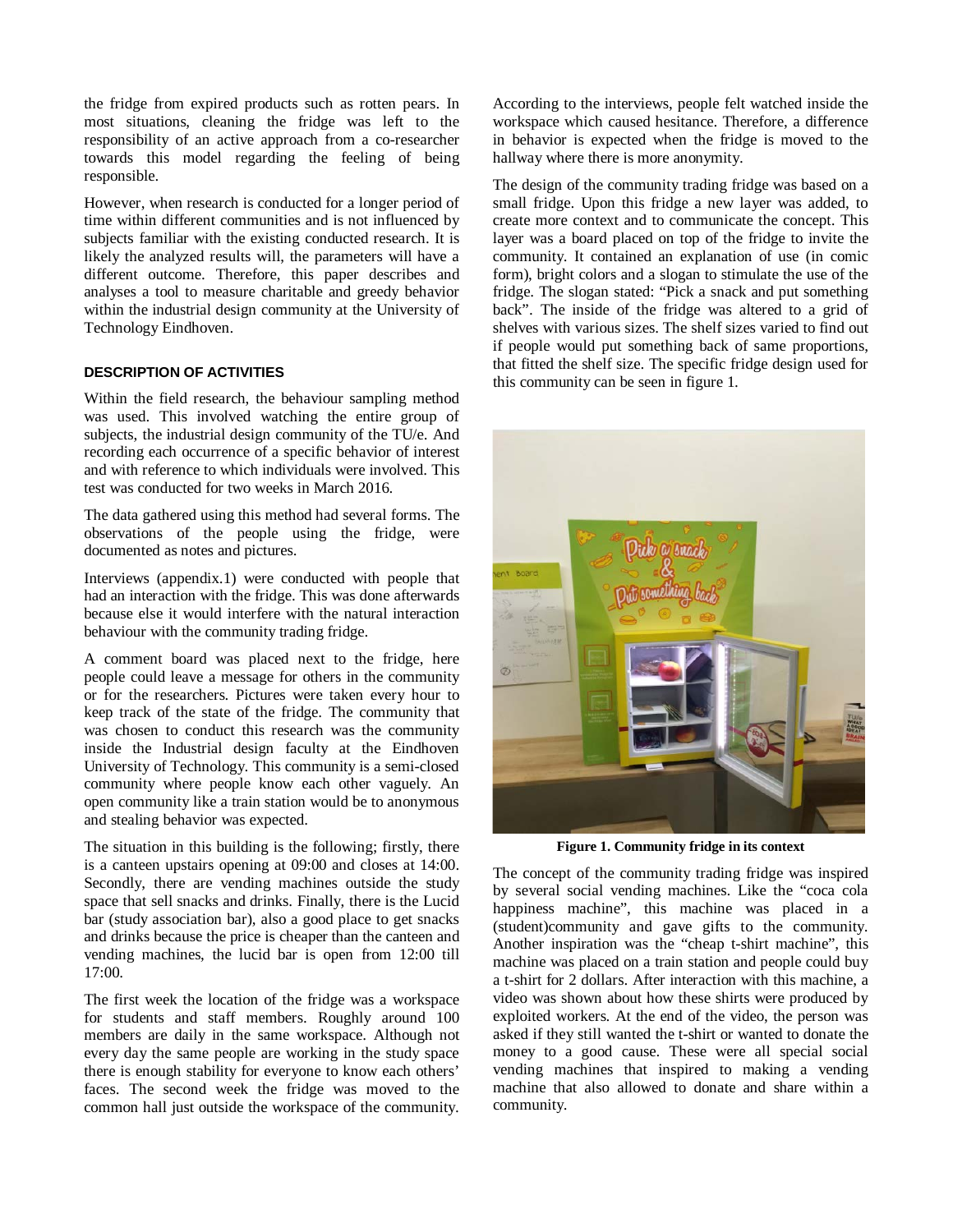#### **INTERPRETATION AND ANALYSIS**

According to the description of activities (the previous section) mentioned, within the field research, several kinds of data was collected during the two weeks and experiment designers classified them into four parts.

#### **Transactions**

Based on the pictures that were made of the content of the fridge, different kinds of analysis can be made. There was looked at the prize of the items transacted based on the local supermarket prices, the kind of products transacted and when the most transactions took place.

#### *Time and place of transactions*

80% of the transaction, took place after 13:00. The 20% that was made before this time, were observed as a first transaction of the next day at around 9:00. Since the observation time was till 17:00, it is likely that these transactions were made after 17:00.

The second week the fridge was relocated to see if the less controlled hallway would result in more transaction. The same amount of 10 transactions took place in the second week with similar overall price change pattern, which means the place didn't affect the behaviour of the community.

Since almost all the transactions took place after lunch time, it could imply that people use the fridge to put in their leftover items that they brought from their home and didn't consume themselves.

#### **Value of items**

The value of the items that were placed in the fridge by the community, varied between  $\bigoplus$ , 05 for 2 slices of old bread and €15 for a pack of panties. When transacted, there was looked if the total value of the fridge increased or decreased. These values during the experiment of two weeks can be seen in Figure 2

The graph shows that most transactions are within the  $\Theta$ range above or below the average of the fridge. Only 4 transactions heavily influenced the total value of the fridge which can be seen in the graph by the straight lines. The graph has a digital wave like pattern, having mostly balanced transactions in between and a few transactions that shift the total average.



**Figure 3. Histogram transactions**

The histogram that can be seen in figure 3, shows that most transactions took place in the negative domain of  $-\Theta$  till  $\Theta$ . This would mean that the community is slightly more greedy than charitable. However, the total value of the items inside the fridge is higher at the end of the experiment, than in the beginning. It can be explained by an individual who contributed to the fridge, in out of proportion positive transactions.

When looking at the histogram within the range of -€1 till €1 in Figure 4, only 4 transactions are lost, which can be seen as noise filtering. In the more detailed histogram, also, the slightly greedy behaviour is shown, with 9 transactions in the negative domain and 7 in the positive.



**Figure 2. The total value of the items in the community fridge over time**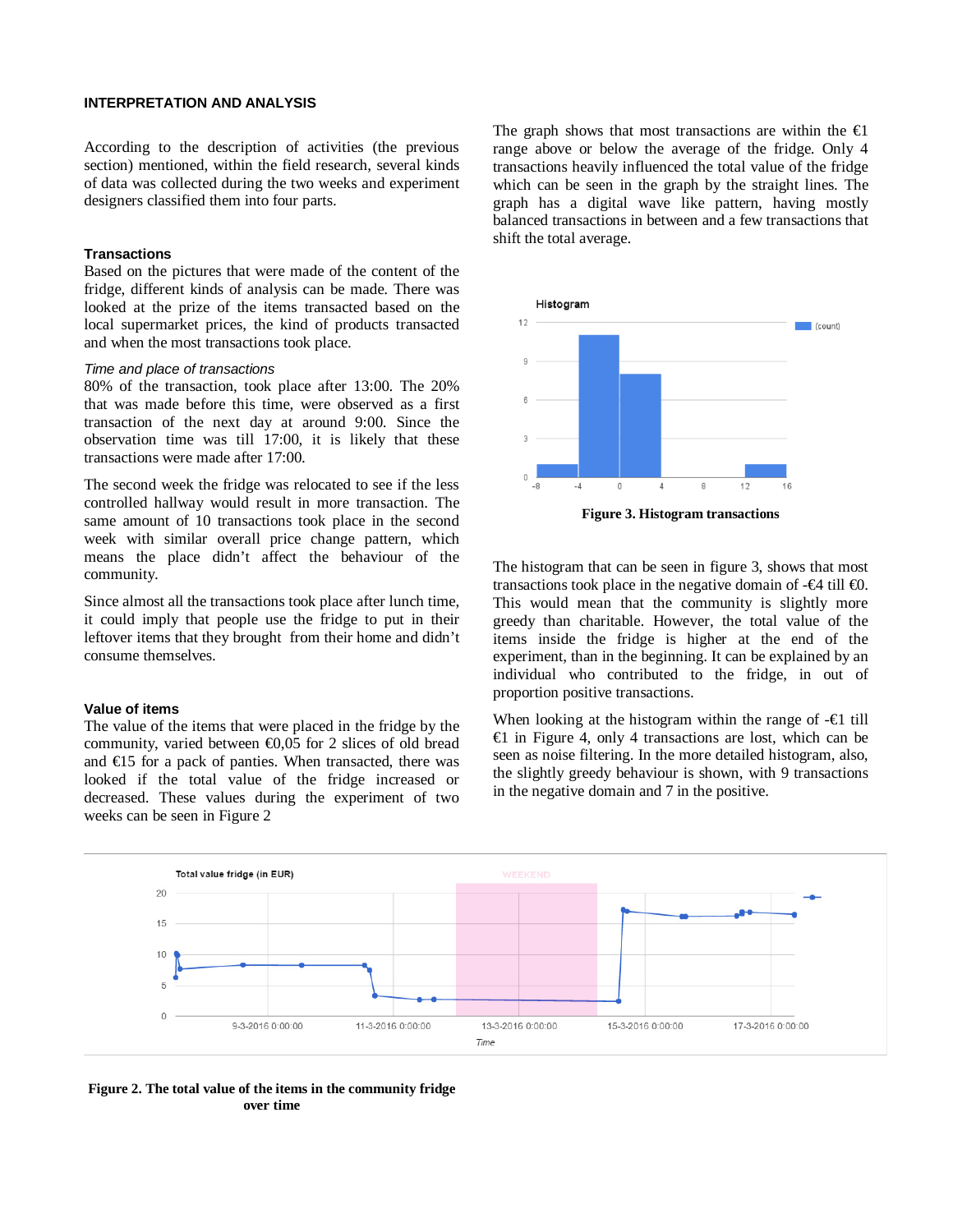

**Figure 4. Transactions**

#### **Kind of products**

The kind of products that were put inside the fridge varied a lot with products like panties, cigarettes, electric wires, old bread, apples, chocolate bars and mandarins. At the beginning of the experiment, the fridge was full of food items. The first transactions was a food item for a non-food item, showing the community that it doesn't necessarily had to be a food item. After all the instructions on the fridge, didn't force the users to trade food for food items.

The preference for the users of the fridge was for the prepacked food items, which were all high in sugar. 3 times soft drinks were taken out which had a high sugar level and were consumed in the afternoon. From the research Gatenby (1997), there is know that the afternoon is the most likely time of the day, that snacks are consumed. This behaviour is also shown in the kind of products that are taken out, see figure 5 for illustration.



**Figure 5. Object transitions, prepacked food, fruits and nonfood**

#### **Observations**

#### *Use of the fridge*

In the instructions on the fridge, there was chosen to leave the objects that could be traded openly to the community to interpreted. The sentence "Take a snack and put something back" implies that it is up to the user to put back what they want.

The fridge was observed during the weeks from a small distance to look at the behaviour of the community. A lot of students walked by and stopped for the fridge to read and understand the use of the fridge, however, it was not immediately used. The building where the fridge was placed, can be seen as two big working spaces, where students sit most of the time in either of the two. During the first week, people talking about the fridge and its presence was heard in the other space than the fridge as standing in. The rumour about the community fridge was spreading around the community within 3 days.

#### **Community integration**

In order to understand if the fridge was integrated into the community, several observations were made that could be interpreted as integration.

During the 2 weeks, nothing got "stolen" out of the fridge, or what you can also call delayed transactions. When interviewing the students, it already appeared that people didn't dare to take something out, without putting something back for it immediately. Even though a product could be placed back a day later, nobody of the community dared to do this. In the second week, the fridge had received 3 donations, showing good integrations.

To find the boundaries of the communities integrations, a pear that turned bad over the days, was left there by the researchers on purpose. It could reveal if the community felt responsible for throwing away this pear. Likely it seems that the community did not feel responsible enough to fully take care of the fridge since the pear was not thrown away by the community. On the last day of the second week, it was thrown away by the researchers so the fridge would look appealing again.

# **Comment Board**

There are 18 comments in total during the two weeks experiment which includes comments about idea using the community fridge, the comments about the insides and the communication with the community.

According to the comment board (Figure 6), people in the community like the idea of the community fridge as there are 33% of the comments are about the idea and all of them said it was a nice idea. In addition, people in the community also used the fridge to communicate with each other. They talked about the food inside and the quandary about whether they can take out something without putting in. Moreover, there are some positive comments: "Sigaret saved my life" or "Banana!!!" .This phenomenon shows that people feel connected to the fridge and to the community. They use it not only for changing stuff, but also for the intention of communicating with the community which implies that they accept the fridge as part of the community.

People also made comments about bringing social control back to the community. That indicates that to a certain extent, there is a lack of social control in this community.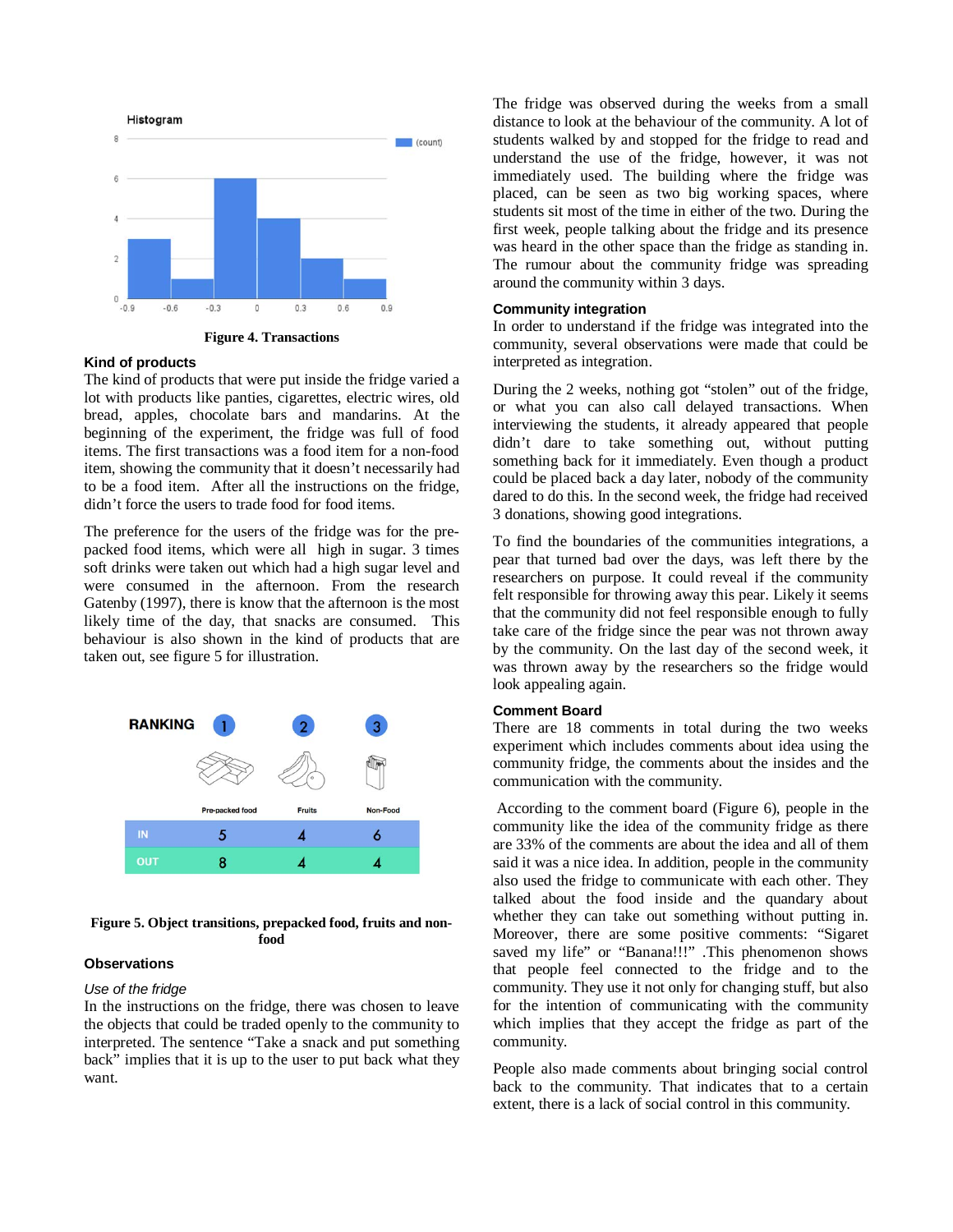

**Figure 6. Comment Board**

#### **Interviews**

There are 9 interviews in total during the experiment and what was found in light of these interviews were grouped into three aspects.

The first aspect: people think what they put in should be useful to other people in the community. For example, the first person who put in the cable said that he wanted to put in something useful and he did not care about that was food or not. He thought, first of all, it should be useful to the community. Therefore, by using the fridge, people have a feeling that they are supporting the community.

The second aspect: people do not want to seem greedy so most of them will not take out anything if they do not have something to trade. Otherwise, if they took out what was more expensive than what they put in, they would do something which they consider it as charity to balance the input and output. For example, a group of people took out the bar of chocolate in exchange of a mandarin and an apple. They said that the felt as an honest deal since they would share it with others in the group. Through the action as sharing, they kind of found a way to balance the charity and greed.



**Figure 7. Interaction with the community fridge**

From another interview, the participant expected to eat one apple inside the fridge but he did not because he did not bring anything to exchange. After the interviewer reminded that he could bring something back later, the participant took away the apple and promised that he would put something back the next day. This phenomenon shows that people in this community don't want to be greedy before they show any charity.

The third aspect: the context of the fridge and the shape of the shields inside influence people's behaviors.One female participant said that maybe if there was no one around, she would take one, but she still would feel guilty. Other participants also mentioned that they were wondering that what if the fridge was put in quiet space or anonymous and they would take it more easily. The shape of the inside also influences people's behaviors as some participants were finding the correct size in the fridge for what they put in.

#### **CONCLUSION AND RECOMMENDATIONS**

The aim of this research was to find out what a sharing fridge reveals about a community, regarding charitable and greedy behavior?

There was observed there was a strong community feeling. People liked the concept as they wrote down on the comment board and told about in the interviews. The amount of rumors in the community showed interest. Also, the total value of products inside the fridge increased. This was a sign of appreciation and people have the willingness to share with and donate within the community.

A negative effect of the strong community feeling was that people wanted to do a fair trade because they felt watched. This made some people hesitant to use the fridge. To see if the watching was the issue the location of the fridge was changed.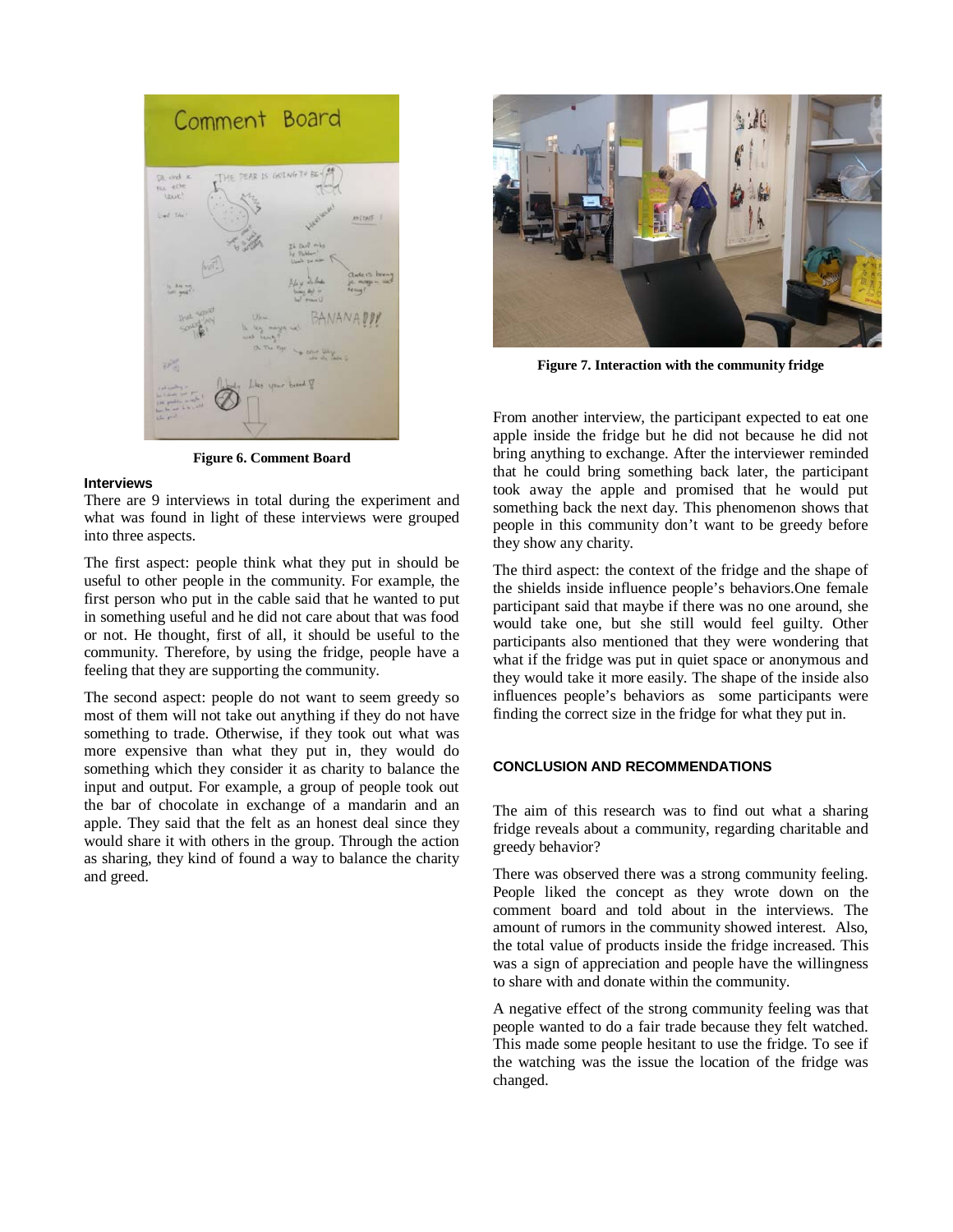The placement, inside the space or in the hall near vending machines, of the fridge, did not influence the amount of transactions within the community. A differentiation was expected because people felt more watched inside the space. It should have been more anonymous in the hallway and people would perform the most greedy behavior. However, this did not make much difference which proves the assumptions to be wrong. Because the transactions of the first week whereas many as the second week.

The community is slightly greedy. However, there were some very charitable gifts, that made the total end value higher than the beginning of the experiment. The total movements of the price can be seen in figure 2.

People care about their self-image in the community and make an effort to make it as how they expect it to be.

There can be concluded that the community fridge works as a community measurement tool.

#### **Future steps**

The fridge was only tested within one community. Because of this, the conclusions are based on the Industrial Design community department at the University of Technology Eindhoven located in the Laplace building. For more constructive based research this research should have been performed in several different semi-closed communities.

The test run took only two weeks, to see if the concept is fully accepted, the test should be run for a longer period of time to see if it outruns its newness.

# *Future developments regarding the fridge*

Have a small group of people or one person within the community that are responsible for the fridge, to clean it out and manage it. People do not clean the fridge out on own initiative.

Another improvement would be to create rules about what not to put in, like sandwiches and opened packages are not easy to trade and run bad too quickly.

## **ACKNOWLEDGMENTS**

The advice given by our teachers, Stephan Wensveen and Annika Hupfeld, have had a great impact on the research. It helped us to have a guided process.

We want to thank the Industrial Design community for accepting and using the community fridge and help us to conduct our research.

# **REFERENCES**

1. DellaVigna, S. (2012, January 18) Testing for Altruism and Social Pressure in Charitable Giving. The Quarterly Journal of Economics. Retrieved March 24, 2016, from

[http://qje.oxfordjournals.org/content/127/1/1.abstr](http://qje.oxfordjournals.org/content/127/1/1.abstract) [act](http://qje.oxfordjournals.org/content/127/1/1.abstract)

- 2. Kuban, A. (2010, January 13). COKE "HAPPINESS MACHINE" DISPENSES MORE THAN JUST SODA. Retrieved from [http://www.seriouseats.com/2010/01/video](http://www.seriouseats.com/2010/01/video-special-coke-happiness-machine-on-college-campus.html)[special-coke-happiness-machine-on-college](http://www.seriouseats.com/2010/01/video-special-coke-happiness-machine-on-college-campus.html)[campus.html](http://www.seriouseats.com/2010/01/video-special-coke-happiness-machine-on-college-campus.html)
- 3. MGN Limited. (2016). Would you buy a £1.40 T-shirt made by women paid 9p-an-hour? Watch this clip to see who would. Retrieved from [http://www.mirror.co.uk/news/world-news/would](http://www.mirror.co.uk/news/world-news/would-you-buy-140-t-shirt-5595252)[you-buy-140-t-shirt-5595252](http://www.mirror.co.uk/news/world-news/would-you-buy-140-t-shirt-5595252)
- 4. Gatenby, S. J. (1997). Eating frequency: methodological and dietary aspects.*British Journal of Nutrition*, *77*(S1), S7-S20.

# **APPENDIX**

#### **Interview structure**

Questionnaire questions (behavioral based interview, in person)

*Vending/trading*

What do you like about traditional financially driven machines? What do you like about this kind of trading driven machine? What do you want to get out of the fridge and how much? And why? When do you want to have some food or drinks out of the fridge and how much? And why? How much food or drinks would you put in the fridge? And why? When would you put food or drinks in the fridge for someone special? And why? What does an open space within the fridge means? Should it be refilled?…

#### *Community*

How would you describe your connection with the industrial design community?

How would you describe the industrial design community here?

Can you describe the communication within the industrial design community?

How often are you in this space?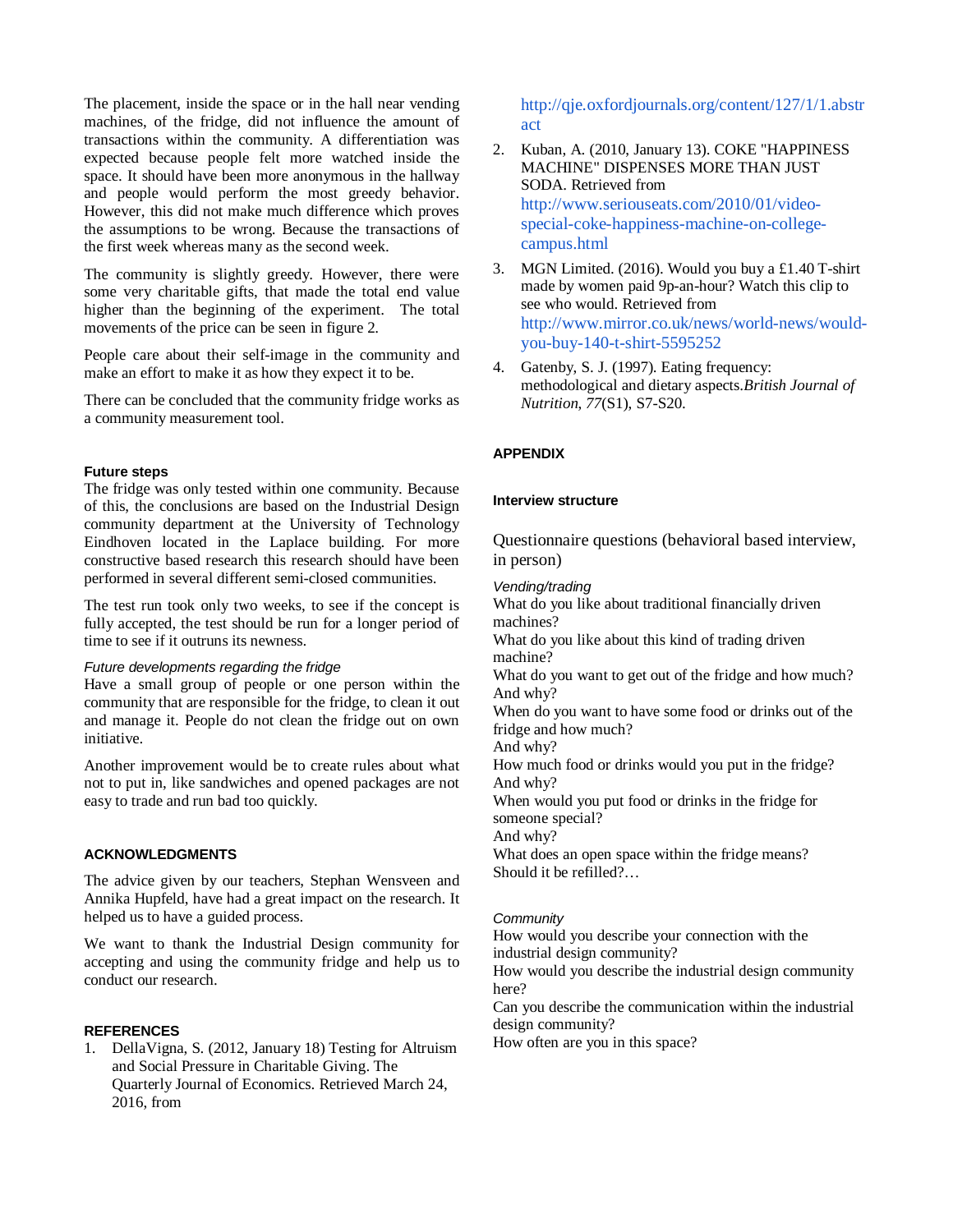# *Interaction*

How do you act when you have immediate access to the food and drinks?

How does the community influence your actions? Would you act differently in rather having a machine giving you the food or drink?

(not talking about the money, but talking about the dialogue, interaction with the machine)

Would you take food or drinks out of the fridge even when there is nothing interesting for you? (nothing tasty

according to your taste)

How come you are taking food or drinks out of the fridge even when you did not put something back?

How come you are putting food or drinks inside the fridge even when you did not got something out of it?

How would you react on food and drinks out of date in the fridge?

What do you think of the balance in the fullness of the fridge?

# *Improving*

Do you have a suggestion about how to improve the dialogue between the fridge and the user?

Do you have a suggestion about how to improve the trading system?

Do you have a suggestion about how to increase the quantity of exchange?

Do you have a suggestion about how to increase the qualitatively of exchange?

Do you have a suggestion about the size of the fridge? Do you have a suggestion about the color of the fridge?

Do you have a suggestion about the material of the fridge?

Do you have a suggestion about how to improve a fair trade with the fridge?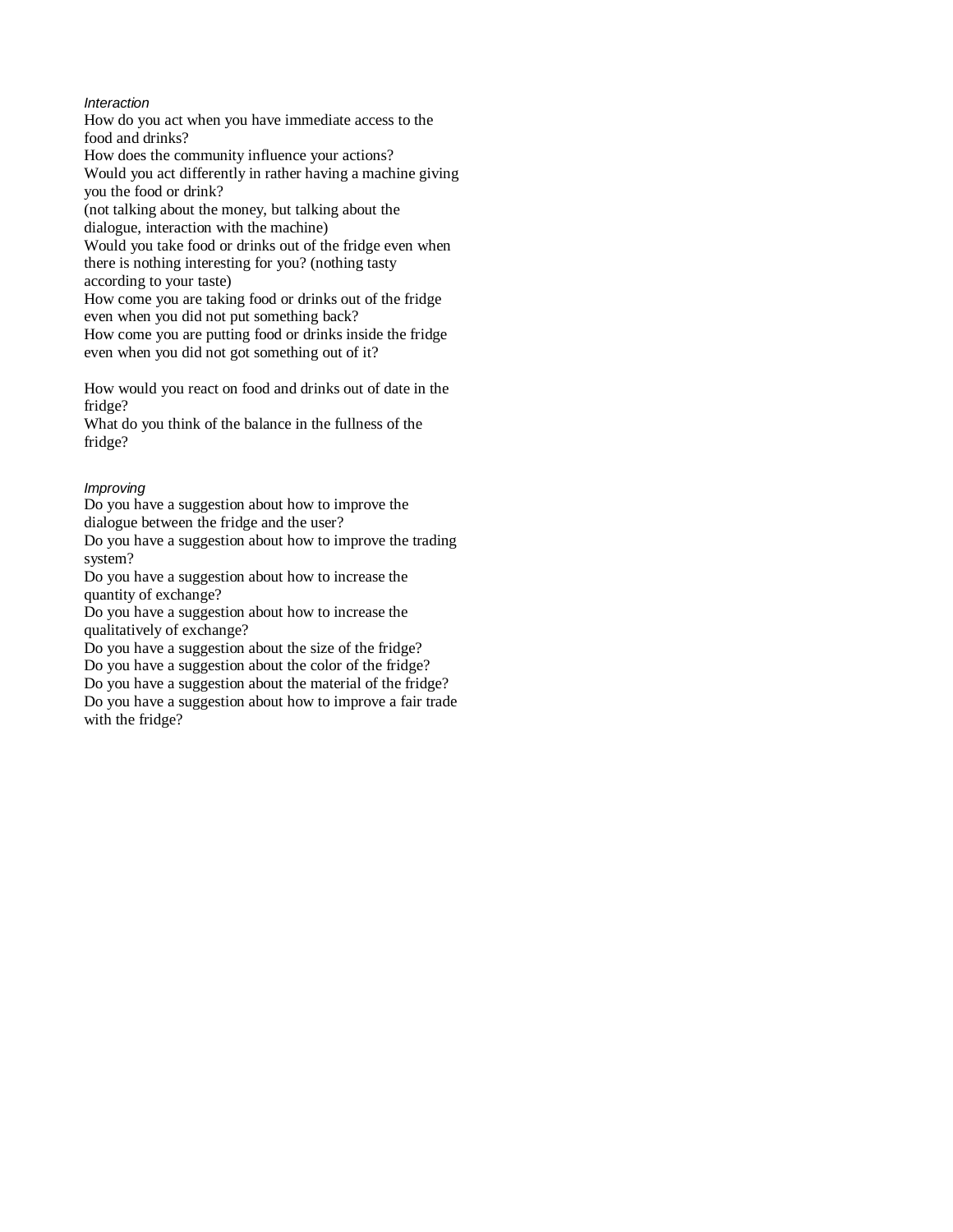## **Bibliography**

## **à Campo S.P.H.M. (Simon)**



jugglers brain.

Industrial Design at University of Technology Eindhoven (TU/e/) in the Netherlands. He received his bachelor degree Industrial Design in February 2016 also at the TU/e. His main interests are in community design, interaction design and branding small companies. Using his hobby juggling as a inspiration for these interest, he also published a paper about the visualisation of the

Is a master student (1993, NL)

His contributions to this research paper are the interpretation and analysis of the data together with Ziyan. Specifically in this part, he focused on the transactions and observations made on the community fridge.Together with the team he co-designed the concept and prototype and could use his experience of communities from past projects to

## **Driessen R.F.R. (Rincke)**



Rincke Fides Rafaël Driessen was born in Nijmegen, the Netherlands in 1990. He is a master student at the faculty of Industrial Design at the Eindhoven, University of Technology, the Netherlands. He received the Bsc. degree in Industrial Design from Eindhoven, University of Technology (TU/e), the Netherlands, in 2014. In between his bachelor and master program he enjoyed a sabbatical and started as a

freelance designer, designing websites and products for various parties. Momentarily he works as a student assistant, teaching other students Grasshopper3D. His main areas of interests are conceptual design, product design and interaction design.

His contributions to this research played a big role in the development of the research concept. During the experiment he had the Wednesdays for observation, taking notes, photos and interviews, in collaboration with Ziyan. For the final paper he wrote, together with Martine, the "description of activities" part.

## **Li Z. (Ziyan)**



A master exchange student from school of design, Jiangnan University in China. She finished her bachelor years in Beijing Normal University (BNU) and enrolled in Jiangnan University for master courses. As focused on product design during the bachelor years, she aims to develop further on product interaction design and learn various design research

methodologies to find out how to use them in distinct design projects.

Her contribution to this research was co-develop the concept for the research of the sharing fridge with the team. She worked together with Simon on the back instruction board design of the sharing fridge and kept on observing and taking notes with Rincke every Wednesday during the experiment. As for the final paper, she wrote together with Simon about the Interpretation and Analysis part.

#### **Smits L.M. (Lisa)**



Lisa Malou Smits (1992, NL) was born and raised in Delft. Currently she doing the Master's program Industrial Design at the Eindhoven University of Technology (TU/e). Her previous education is Bachelor of Design(BDes). She achieved this education in the summer of 2014 on the University of the Arts Utrecht (HKU). After her

graduation she worked one year as a self-employed. During this year she established a place where novice designers can develop their skills and work together with different teams to create a diverse composition in order to achieve a higher level of creativity.

To optimize her technology, business, research and academic writing skills she followed a clear path towards innovative integrated technology and academic research. During the pre-master she could begin to implement her vision on design and develop her professional identity. According to her design should be about a balance between function, format and society. The most important value in a design process is to understand what creates meaning for people. It is crucial to avoid or reveal unnoticed assumption during the entire process. Therefore, a diverse team with different expertise and cultures is required in order to achieve a higher level of creativity, meaning and understanding.